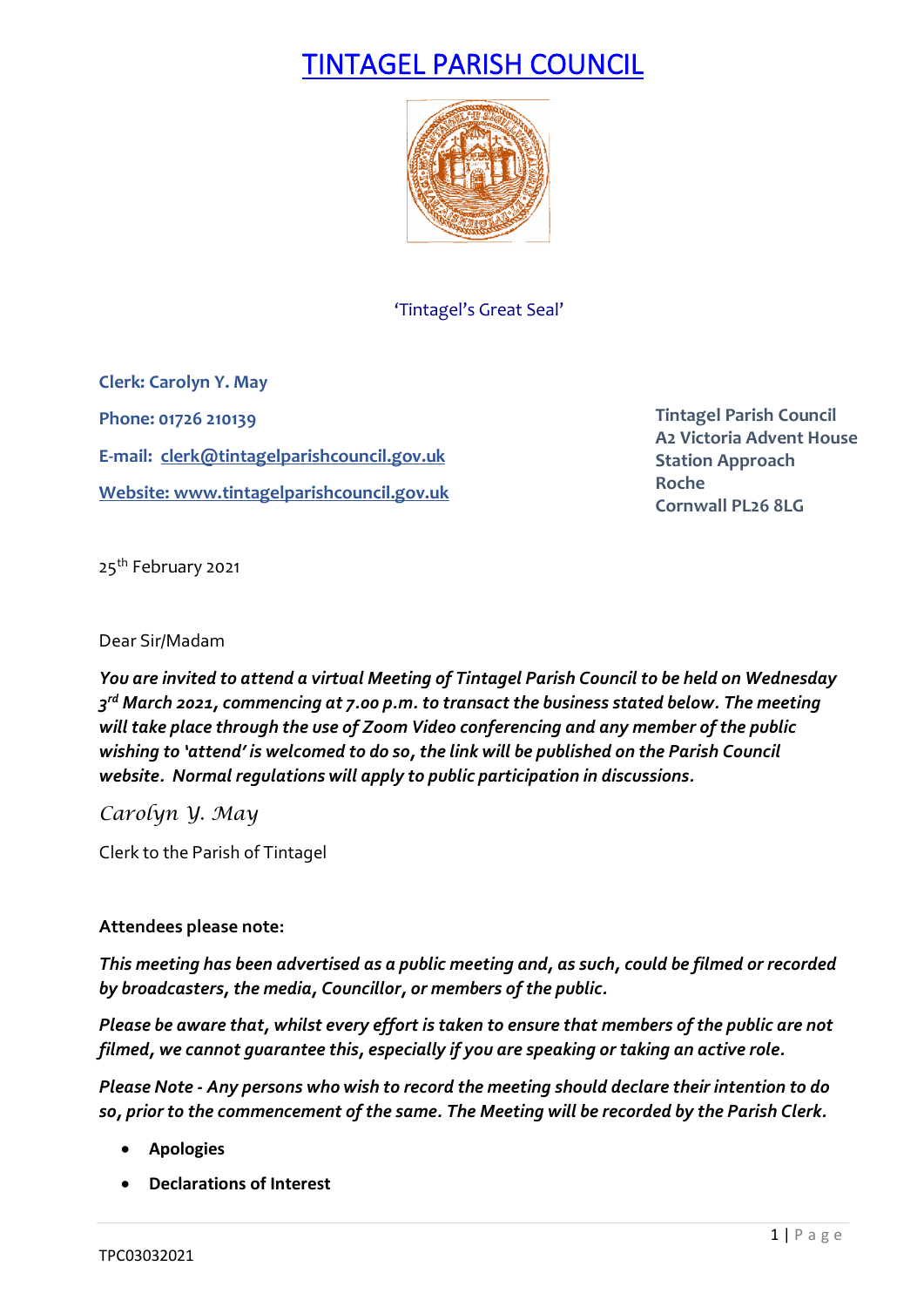• **Invitation to members of the public to speak prior to meeting, (10 minutes allowed for this item) -** Participants attention is respectfully drawn to the Parish Council's 'Public Participation Policy', which sets out the rules governing this part of the agenda - only items listed on the said agenda may be discussed. \*

# **AGENDA**

Minutes - To Approve the Minutes of the previous meeting, held on the 3<sup>rd</sup> February 2021 and the Extra Meeting of the Parish Council, held on  $12<sup>th</sup>$  February 2021 (Appendices A and B).

**Cllr. C. Mould – Cornwall Council**

**Vice Chairman's Report –** Cllr Brooks

**Planning Applications** – None as at the date of publication of the Agenda (Appendix C)

**Planning Decisions** – Appendix D

**Accounts Payable & Bank Reconciliation** – Appendix E

**Building Matters – Trevena Square -** Cllr Goward

**Return to Physical Meetings -** Use of TCH and ancillary requirements.

**Parking Issues (Bossiney) –** Cllr Brooks

**Christmas Lights (Deferred from the meeting of 03022021) –** Cllr Appleby-Tremain

**TVC Stock (Deferred from the meeting of 03022021) –** Cllr Coshall

## **Parish Council Matters**

Trevena Square Residents Car Park – Cllr Harper

Parking Enforcement

## **Updates**:

TCH Update – Cllr Harper

Town Twinning Update – Cllr Harper (Appendix G)

TVC Stock (Deferred from the meeting of 03022021**) –** Cllr Coshall.

Camelford Community Network – Cllr Coshall

## **Correspondence**

**Next Meeting - The next Scheduled meeting is on Wednesday 7th April 2021**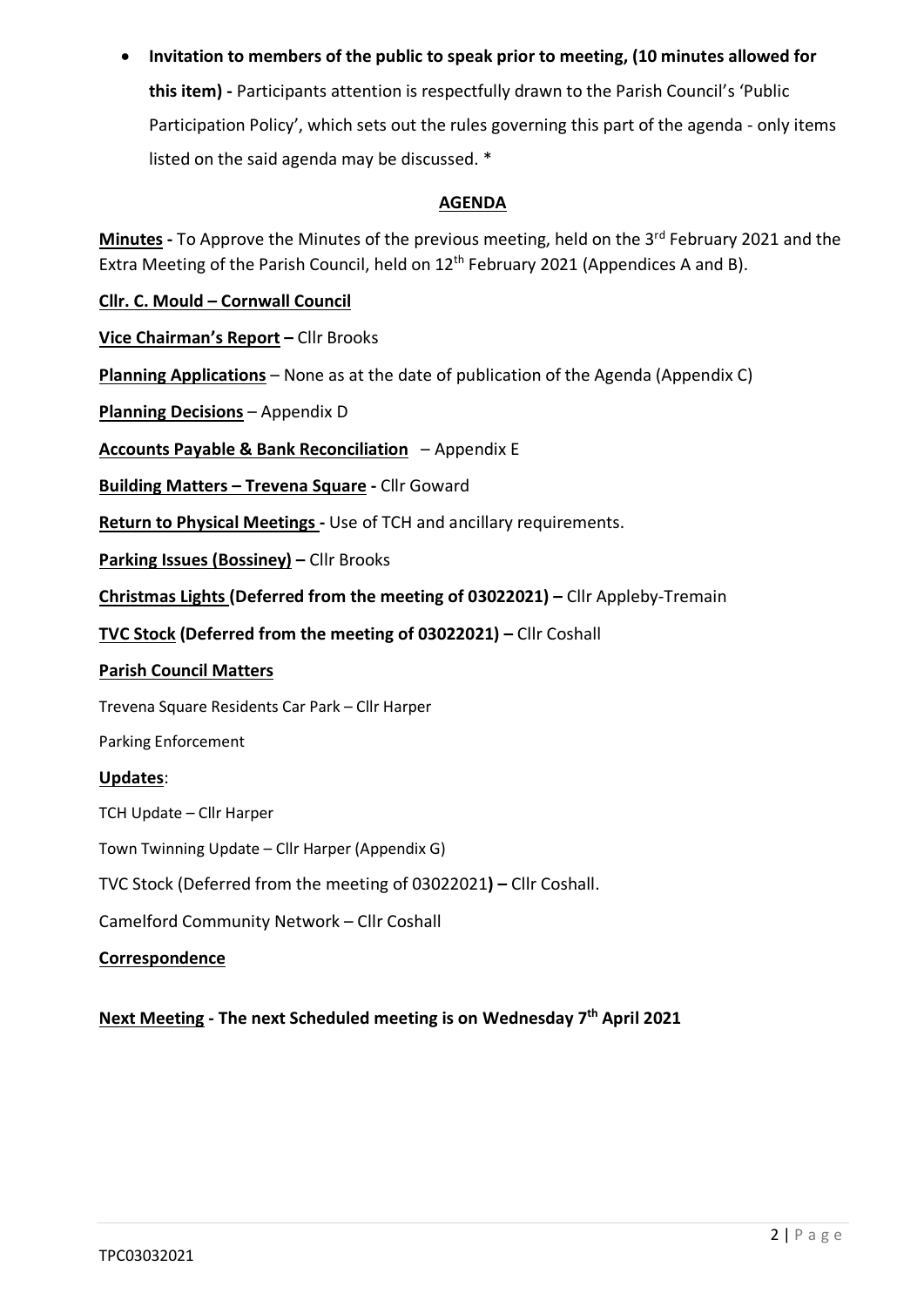## **PLANNING MATTERS**

| <b>REFERENCE</b>             | PA21/01266                                                |
|------------------------------|-----------------------------------------------------------|
| <b>APPLICATION VALIDATED</b> | Tue 09 Feb 2021                                           |
| <b>ADDRESS</b>               | Reevescot Trethevy Tintagel Cornwall PL34 0BG             |
| <b>PROPOSAL</b>              | Remove oil boiler and replace with air to water heat pump |
| <b>STATUS</b>                | Awaiting decision                                         |

#### **APPENDIX D**

#### **PLANNING DECISIONS**

| <b>REFERENCE</b>             | PA20/11278                                                        |
|------------------------------|-------------------------------------------------------------------|
| <b>APPLICATION VALIDATED</b> | Wed 06 Jan 2021                                                   |
| <b>ADDRESS</b>               | The Heights Trewarmett Lane Tintagel PL34 0ES                     |
| <b>PROPOSAL</b>              | Addition of porch, garage, front terrace, and rear extension with |
|                              | associated remodel.                                               |
| <b>STATUS</b>                | Decided                                                           |
| <b>DECISION</b>              | Approved with conditions                                          |
| <b>DECISION DATE</b>         | Monday 8 <sup>th</sup> February 2021                              |

| <b>REFERENCE</b>             | PA20/03297                                                                                                                                                                                                                                                                                                        |
|------------------------------|-------------------------------------------------------------------------------------------------------------------------------------------------------------------------------------------------------------------------------------------------------------------------------------------------------------------|
| <b>APPLICATION VALIDATED</b> | Fri 17 Apr 2020                                                                                                                                                                                                                                                                                                   |
| <b>ADDRESS</b>               | Land West Of Trevena Molesworth Street Tintagel Cornwall                                                                                                                                                                                                                                                          |
| <b>PROPOSAL</b>              | Application for the modification planning obligation dated 13/07/2011<br>relating to permission E1/2009/01745 for the Construction of 22<br>dwellings (to include 8 no. affordable dwellings). landscaping proposals<br>including badger mitigation measures and access arrangements into and<br>within the site. |
| <b>STATUS</b>                | Decided                                                                                                                                                                                                                                                                                                           |
| <b>DECISION</b>              | Modification of S52/S106 agreed                                                                                                                                                                                                                                                                                   |
| <b>DECISION DATE</b>         | Wed 10 Feb 2021                                                                                                                                                                                                                                                                                                   |

| <b>REFERENCE</b>             | PA20/08945                                                                                                                                                 |
|------------------------------|------------------------------------------------------------------------------------------------------------------------------------------------------------|
| <b>APPLICATION VALIDATED</b> | Thu 15 Oct 2020                                                                                                                                            |
| <b>ADDRESS</b>               | Bryn Ivor Bossiney Road Bossiney Tintagel PL34 0AR                                                                                                         |
| <b>PROPOSAL</b>              | Demolition of extensions and construction of extension to form<br>additional living accommodation and self-contained maisonette as a<br>separate dwelling. |
| <b>STATUS</b>                | Decided                                                                                                                                                    |
| <b>DECISION</b>              | Approved (Statutory/one condition only)                                                                                                                    |
| <b>DECISION DATE</b>         | Fri 05 Feb 2021                                                                                                                                            |